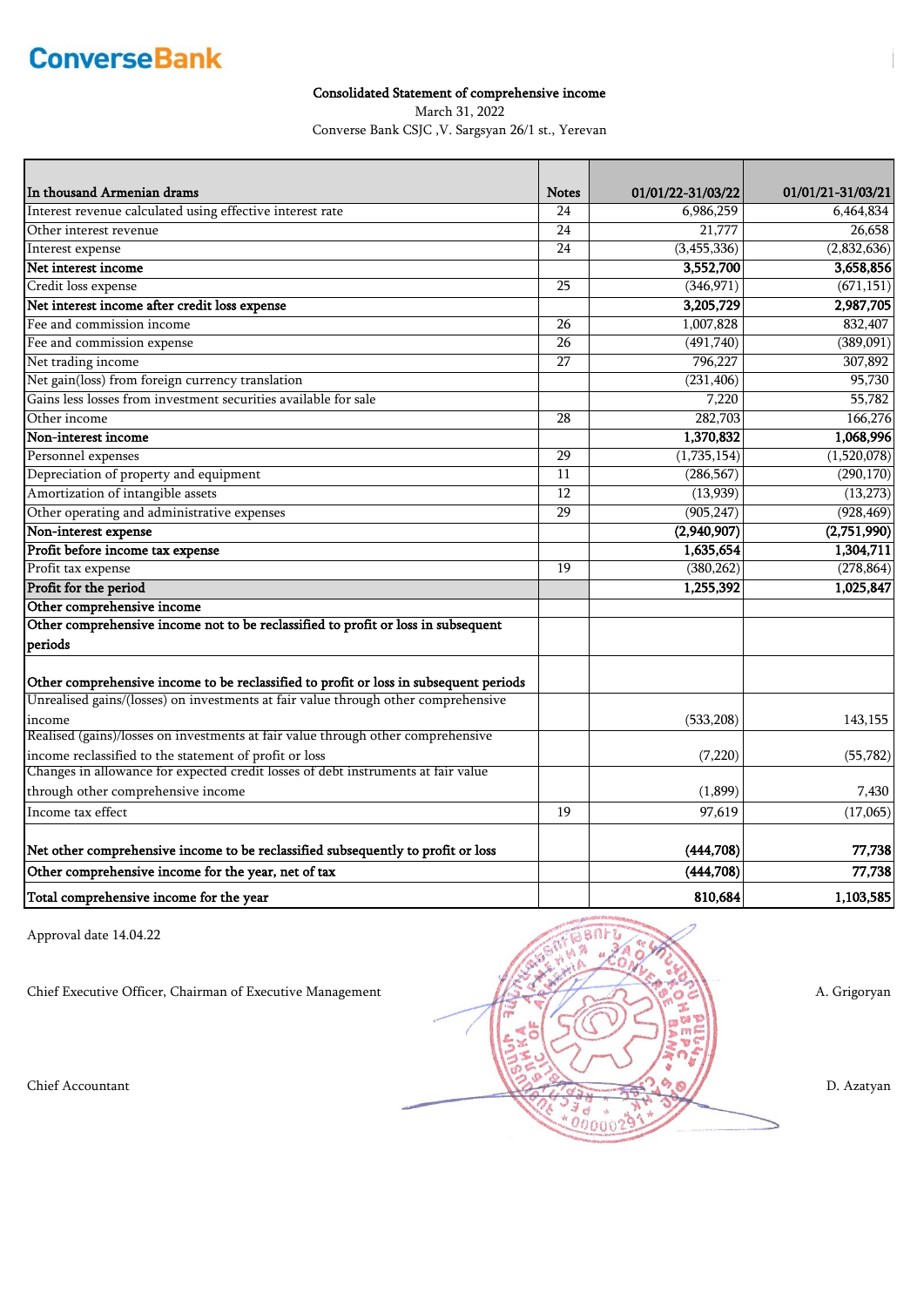### Consolidated Statement of financial position

March 31, 2022

Converse Bank CSJC ,V. Sargsyan 26/1 st., Yerevan

| In thousand Armenian drams                                | <b>Notes</b> | 31/03/22    | 31/12/21      |
|-----------------------------------------------------------|--------------|-------------|---------------|
| <b>ASSETS</b>                                             |              |             |               |
| Cash and cash equivalents                                 | 6            | 69,098,022  | 56,470,480    |
| Trading securities                                        | 7            | 839,100     | 854,438       |
| Amounts due from banks                                    | 8            | 23,194,938  | 21,813,642    |
| Derivative financial assets                               | 16           | 9,905       | 6,862         |
| Loans and advances to customers                           | 9            | 234,607,996 | 234, 288, 706 |
| Investment securities                                     | 10           | 52,619,512  | 40,638,892    |
| Investment securities pledged under repurchase agreements | 10           | 8,375,231   | 9,509,290     |
| Property, plant and equipment                             | 11           | 8,145,311   | 8,202,522     |
| Intangible assets                                         | 12           | 556,566     | 567,275       |
| Repossessed assets                                        | 13           | 2,550,287   | 2,529,398     |
| Prepayments on profit tax                                 | 19           |             |               |
| Other assets                                              | 14           | 1,779,916   | 2,690,295     |
| <b>Total assets</b>                                       |              | 401,776,784 | 377,571,800   |
| <b>LIABILITIES AND EQUITY</b>                             |              |             |               |
| Liabilities                                               |              |             |               |
| Amounts due to banks                                      | 15           | 11,955,624  | 12,978,711    |
| Derivative financial liabilities                          | 16           | 5,756       | 48,311        |
| Amounts due to customers                                  | 17           | 281,630,873 | 261,422,606   |
| Bonds issued by the Bank                                  | 18           | 17,657,411  | 17,235,691    |
| Income tax liabilities                                    |              | 935,539     | 699,521       |
| Deferred income tax liabilities                           | 19           | 872,384     | 904,643       |
| Other borrowed funds                                      | 20           | 32,245,130  | 29,144,282    |
| Lease liabilities                                         | 11           | 1,459,956   | 1,440,047     |
| Subordinated debt                                         | 21           | 346,765     | 336,885       |
| Provisions on contingent liabilities                      | 22           | 149,745     | 149,784       |
| Other liabilities                                         | 14           | 2,105,652   | 1,610,054     |
| <b>Total liabilities</b>                                  |              | 349,364,835 | 325,970,535   |
| <b>Equity</b>                                             |              |             |               |
| Share capital                                             | 23           | 19,947,633  | 19,947,633    |
| Share premium                                             |              | 63,233      | 63,233        |
| Statutory general reserve                                 |              | 3,848,182   | 3,848,182     |
| Revaluation surplus for land and buildings                |              | 3,213,775   | 3,233,483     |
| Revaluation reserve for financial assets at FVOCI         |              | (1,614,780) | (1, 170, 072) |
| Retained earnings                                         |              | 26,953,906  | 25,678,806    |
| Total equity                                              |              | 52,411,949  | 51,601,265    |
| Total liabilities and equity                              |              | 401.776.784 | 377,571,800   |

Approval date 14.04.22

Chairman of Executive Management

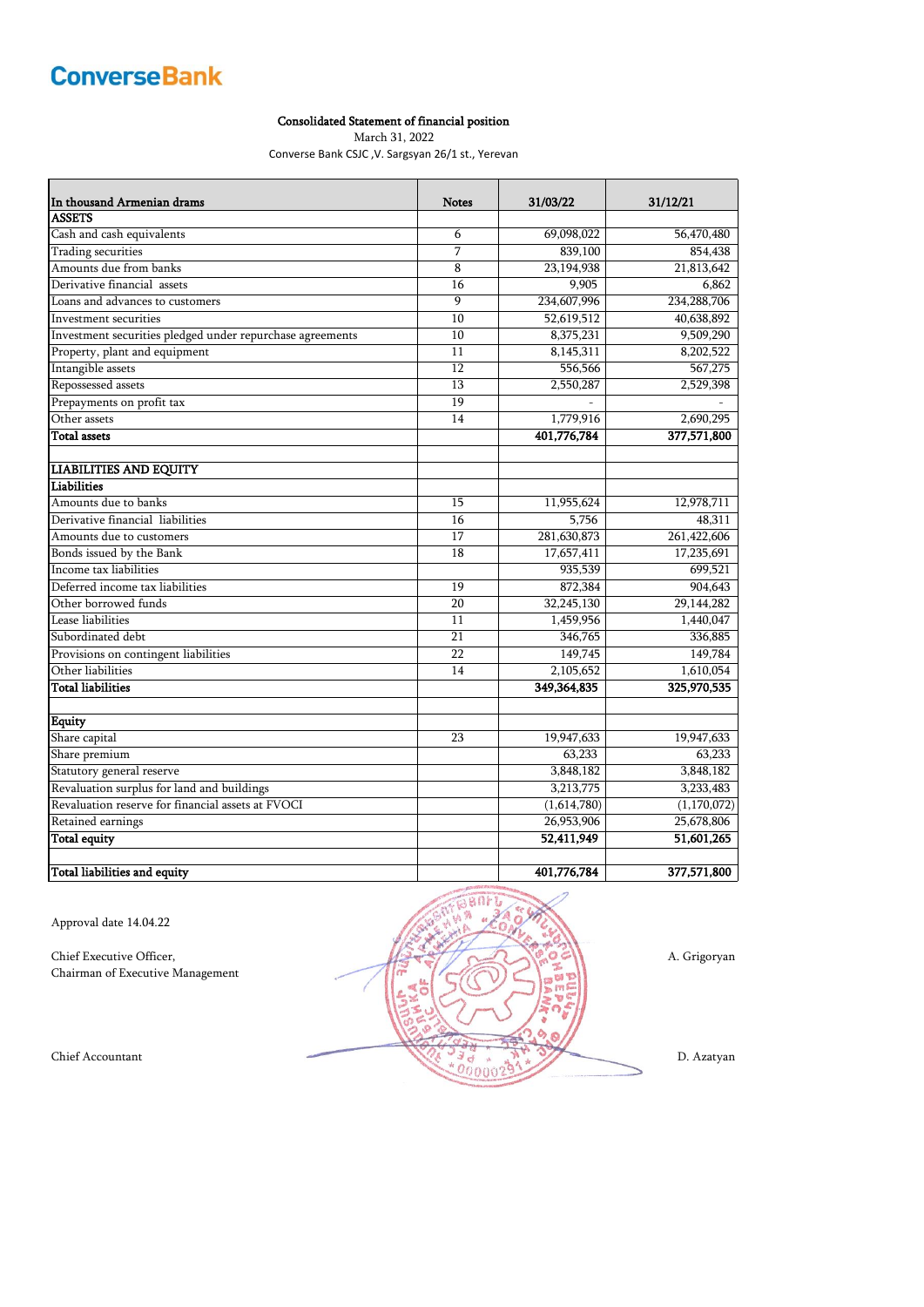### Consolidated Statement of changes in equity

March 31, 2022

Converse Bank CSJC ,V. Sargsyan 26/1 st., Yerevan

|                                           |                              |                          | Statutory general | Revaluation reserve of securities | Revaluation reserve of | Retained   |                |
|-------------------------------------------|------------------------------|--------------------------|-------------------|-----------------------------------|------------------------|------------|----------------|
| In thousand Armenian drams                | Share capital                | Share premium            | reserve           | available for sale                | <b>PPE</b>             | earnings   | Total          |
| Balance as of January 1, 2021/audited/    | 19,947,633                   | 63,233                   | 3,627,805         | (328, 381)                        | 3,360,688              | 21,645,069 | 48,316,047     |
| Issue of share capital                    |                              |                          |                   |                                   |                        |            |                |
| Distribution to general reserve           |                              |                          |                   |                                   |                        |            |                |
| Dividends to shareholders                 |                              |                          |                   |                                   |                        |            |                |
| <b>Total Transactions with owners</b>     | $\overline{\phantom{0}}$     | $\overline{\phantom{0}}$ |                   |                                   | $\blacksquare$         |            |                |
| Profit for the period                     |                              |                          |                   |                                   |                        | 1,025,847  | 1,025,847      |
| Other comprehensive income for the period |                              |                          |                   | 77,738                            |                        |            | 77,738         |
| Total comprehensive income for the peiod  | $\overline{\phantom{0}}$     | $\overline{\phantom{0}}$ |                   | 77,738                            | $\sim$                 | 1,025,847  | 1,103,585      |
| Depreciation of revaluation reserve       |                              |                          |                   |                                   | (31, 802)              | 31,802     |                |
| Balance as of March 31, 2021              | 19,947,633                   | 63,233                   | 3,627,805         | (250, 643)                        | 3,328,886              | 22,702,718 | 49,419,632     |
| Balance as of January 1, 2022             | 19,947,633                   | 63,233                   | 3,848,182         | (1,170,072)                       | 3,233,483              | 25,678,806 | 51,601,265     |
| Issue of share capital                    |                              |                          |                   |                                   |                        |            |                |
| Distribution to general reserve           |                              |                          |                   |                                   |                        |            |                |
| Dividends to shareholders                 |                              |                          |                   |                                   |                        |            | $\blacksquare$ |
| <b>Total Transactions with owners</b>     | $\qquad \qquad \blacksquare$ | $\overline{\phantom{0}}$ |                   |                                   | $\blacksquare$         |            |                |
| Profit for the period                     |                              |                          |                   |                                   |                        | 1,255,392  | 1,255,392      |
| Other comprehensive income for the period |                              |                          |                   | (444,708)                         |                        |            | (444, 708)     |
| Total comprehensive income for the peiod  | $\overline{\phantom{0}}$     | $\overline{\phantom{0}}$ |                   | (444,708)                         | $\blacksquare$         | 1,255,392  | 810,684        |
| Depreciation of revaluation reserve       | $\sim$                       |                          |                   |                                   | (19,708)               | 19,708     |                |
| Balance as of March 31, 2022              | 19,947,633                   | 63,233                   | 3,848,182         | (1,614,780)                       | 3,213,775              | 26,953,906 | 52,411,949     |

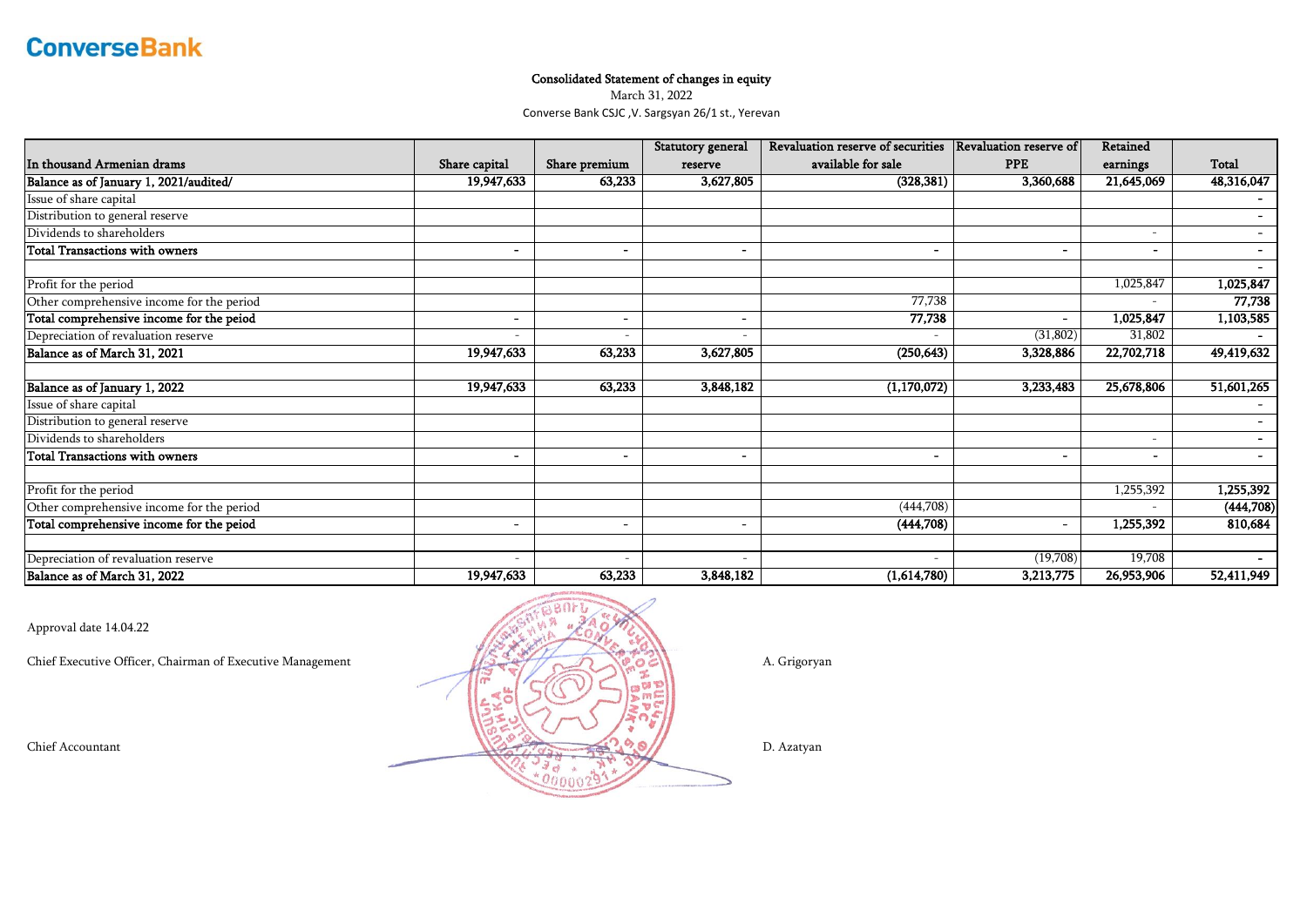#### Consolidated Statement of cash flows

March 31, 2022

Converse Bank CSJC ,V. Sargsyan 26/1 st., Yerevan

|                                                                                         | 01/01/2022-    | 01/01/2021-   |
|-----------------------------------------------------------------------------------------|----------------|---------------|
| In thousand Armenian drams                                                              | 31/03/2022     | 31/03/2021    |
| Cash flows from operating activities                                                    |                |               |
| Interest received                                                                       | 5,615,500      | 5,412,795     |
| Interest paid                                                                           | (3,599,351)    | (2,332,865)   |
| Fees and commissions received                                                           | 1,007,828      | 832,407       |
| Fees and commissions paid                                                               | (491,740)      | (389,091)     |
| Net trading income received                                                             | 755,111        | 352,308       |
| Other income received                                                                   | 183,690        | 261,924       |
| Personnel expenses paid                                                                 | (1,218,812)    | (1,342,258)   |
| Administrative and other operating expenses paid                                        | (975, 882)     | (1, 152, 105) |
|                                                                                         |                |               |
| Cash flows from operating activities before changes in operating assets and liabilities | 1,276,344      | 1,643,115     |
| Net (increase)/decrease in operating assets                                             |                |               |
| Trading securities                                                                      | (10, 669)      | (9,956)       |
| Amounts due from banks                                                                  | (7,081,710)    | (786, 275)    |
| Loans and advances to customers                                                         | 1,265,989      | 594,773       |
| Repossessed assets                                                                      | 116,634        | 127,596       |
| Other assets                                                                            | 1,004,811      | (1, 186, 590) |
| Net increase/(decrease) in operating liabilities                                        |                |               |
| Amounts due to banks                                                                    | 62,389         | 11,886,194    |
| Amounts due to customers                                                                | 23,406,227     | 9,646,088     |
| Derivative financial liabilities                                                        | 21,528         | (97, 830)     |
| Other liabilities                                                                       | 32,439         | 612,334       |
| Net cash flows from operating activities before income tax                              | 20,093,982     | 22,429,449    |
| Income tax paid                                                                         | (68, 118)      | (178, 874)    |
| Net cash from / (used in) operating activities                                          | 20,025,864     | 22,250,575    |
|                                                                                         |                |               |
| Net cash flow from investing activities                                                 |                |               |
| Purchase of investment securities                                                       | (12, 273, 646) | (4,569,716)   |
| Proceeds from sale and redemption of investment securities                              | 1,460,470      | 1,746,643     |
| Purchase of property and equipment                                                      | (133, 744)     | (844, 263)    |
| Proceeds from sale of property and equipment                                            | 133,744        | 568,696       |
| Purchase of intangible assets                                                           | (3,230)        | (46, 821)     |
| Net cash from / (used in) investing activities                                          | (10, 816, 406) | (3, 145, 461) |
|                                                                                         |                |               |
| Net cash flow from financing activities                                                 |                |               |
| Proceeds from issue of share capital                                                    | $\overline{a}$ |               |
| Proceeds from debt securities issued                                                    | $\overline{a}$ |               |
| Redemption of debt securities issued                                                    |                |               |
| Proceeds from other borrowed funds                                                      | 4,425,440      | 765,782       |
| Repayment from other borrowed funds                                                     | (1,489,578)    | (1,524,957)   |
| Repayment of subordinated loans                                                         |                |               |
| Lease liabilities                                                                       | (135, 019)     | (174,099)     |
| Net cash from / (used in) financing activities                                          | 2,800,843      | (933, 274)    |
| Net increase/(decrease) in cash and cash equivalents                                    | 12,010,301     | 18,171,840    |
| Cash and cash equivalents at the beginning of the year                                  | 56,470,480     | 33, 342, 983  |
| Effect of exchange rates changes on cash and cash equivalents                           | 617,400        | 168,891       |
| Effect of expected credit losses on cash and cash equivalents                           | (159)          | (5,859)       |
| Cash and cash equivalents, ending of period                                             | 69,098,022     | 51,677,855    |